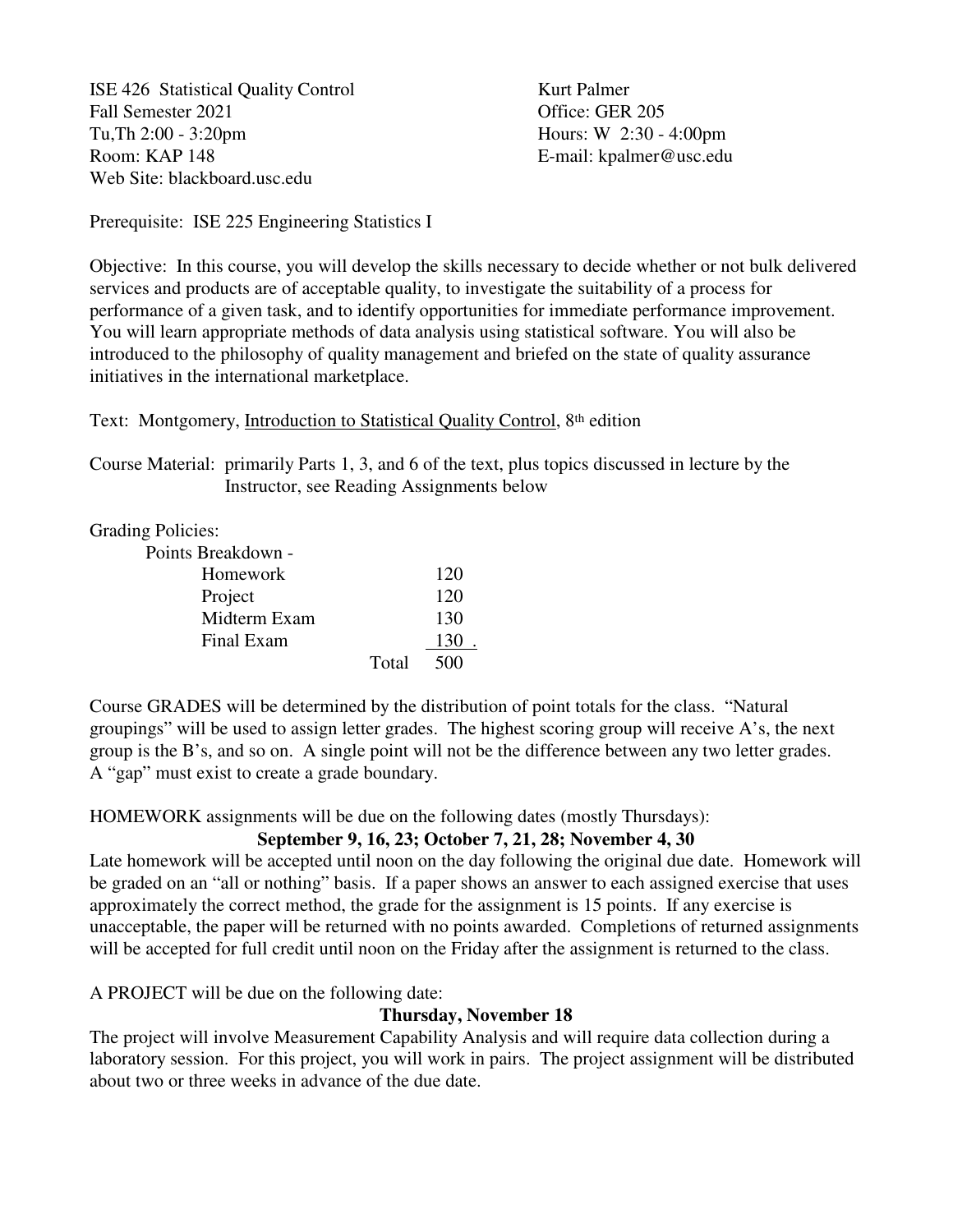A MIDTERM EXAM will be given on the following date:

# **Thursday, September 30**

The exam will cover the material presented up to and including the preceding homework assignment. Points will be assigned to each section of the exam. Partial credit will be awarded according to work shown. No re-takes will be allowed. No make-up exam will be given.

The FINAL EXAM is scheduled for **Thursday, December 9 at 2:00-4:00**. It will cover material since the midterm exam, up to and including the last homework assignment and will be graded similarly to the midterm exam.

Reading Assignments:

| Week           | Topic                                                 | <b>Text Sections</b>                         |
|----------------|-------------------------------------------------------|----------------------------------------------|
| $\mathbf{1}$   | Define Quality, Single Sampling                       | 1.1, 15.1, 15.2                              |
| $\mathbf{2}$   | Double Sampling                                       | 15.3.1                                       |
| $\mathfrak{Z}$ | Sampling Standards, Variables Plans                   | 15.4, 15.5, 16.1                             |
| 4              | Variables Plans (cont.)                               | 16.2, 16.3                                   |
| 5              | Six Sigma, Basic Tools,<br><b>Causes of Variation</b> | 2.1 thru 2.7, 5.4, 5.7, 5.2, 5.3.1           |
| 6              | <b>Control Chart Layout</b>                           | 5.3.2, 5.3.3, 5.3.4                          |
| 7              | <b>Reading Control Charts</b>                         | 5.3.5, 5.3.6, 5.3.7, 6.2.4                   |
| 8              | <b>Control Chart Construction</b>                     | 6.1, 6.2 (omit pp. 224-228, 230-233)         |
| 9              | Chart of Individuals                                  | 6.4 (omit 6.4.1)                             |
| 10             | Process Capability                                    | 8.1, 8.3, 8.4, 8.5                           |
| 11             | <b>Measurement Capability</b>                         | 8.8.1, 8.8.2                                 |
| 12             | <b>Attribute Charts</b>                               | 7.2 (omit 7.2.5), 7.3.1, 7.3.2, 7.3.4, 7.3.5 |
| 13             | Cusum and EWMA charts                                 | 9.1.1 thru 9.1.3, and 9.2.1 thru 9.2.4       |
| 14             | <b>Quality Management</b><br>Deming, Juran, ISO 9000  | Handouts                                     |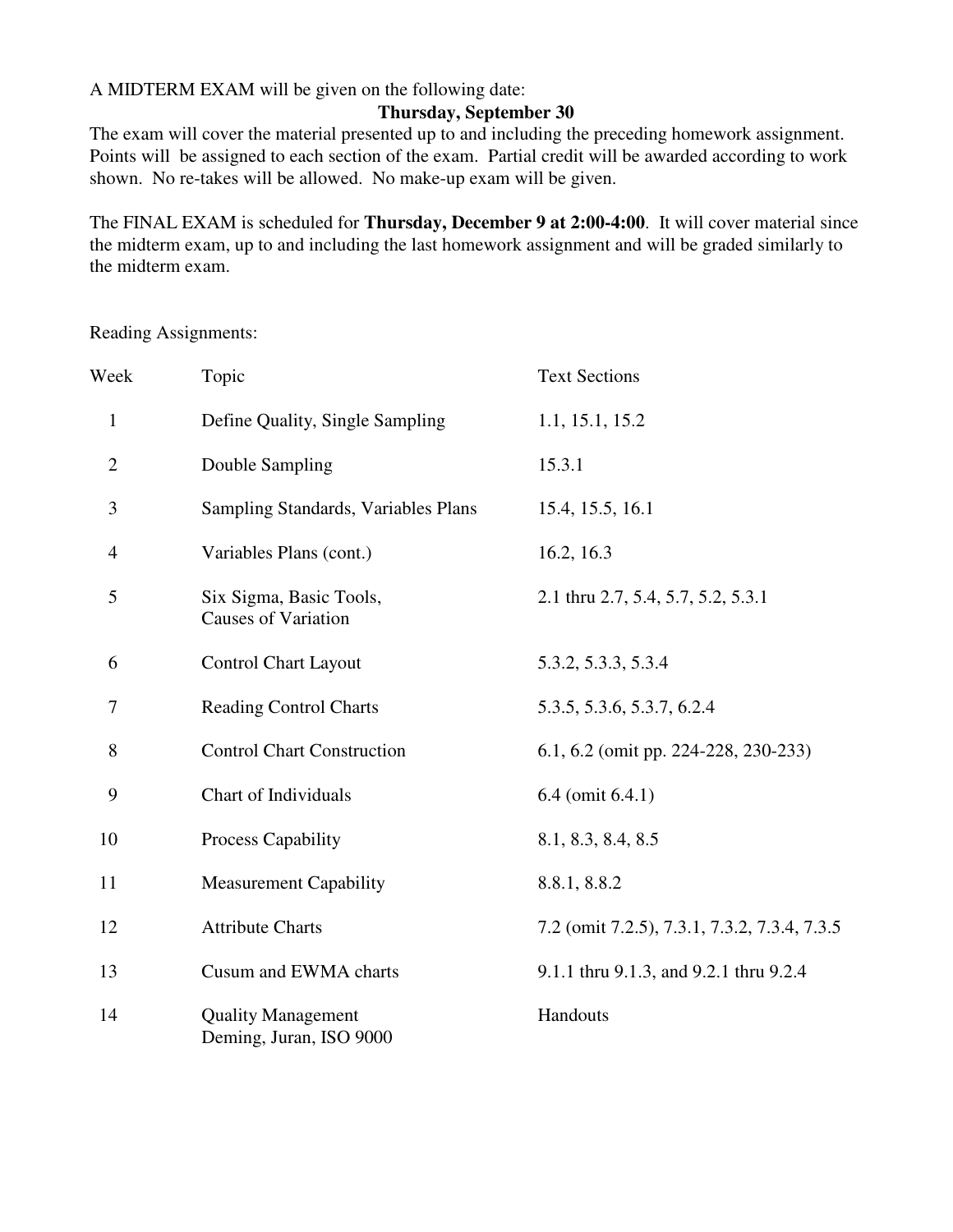### **Academic Conduct:**

Plagiarism – presenting someone else's ideas as your own, either verbatim or recast in your own words – is a serious academic offense with serious consequences. Please familiarize yourself with the discussion of plagiarism in *SCampus* in Part B, Section 11, "Behavior Violating University Standards" https://policy.usc.edu/scampus-part-b/. Other forms of academic dishonesty are equally unacceptable. See additional information in *SCampus* and university policies on scientific misconduct, http://policy.usc.edu/scientific-misconduct.

## **COVID-19 Statement:**

In keeping with University policy, all students are required to engage in appropriate behavior to protect the health and safety of our community. If you feel ill or are unable to come to class or complete class assignments due to issues related to COVID-19, including but not limited to: testing positive yourself, feeling ill, caring for a family member with COVID-19, or having unexpected child-care obligations, contact the instructor immediately.

## **Intellectual property policies:**

This is a clarification that any misuse, inappropriate dissemination, or attempted sale of class recordings and handouts, as well the appropriation of intellectual property, is not acceptable. It is a student's responsibility to abide by the appropriate use and handling of these recordings under existing campus policies regarding class notes (https://policy.usc.edu/scampus-part-c/). Students are not permitted to create their own class recordings without the instructor's permission. Violations of these policies will be met with the appropriate disciplinary sanction.

## **Netiquette Policies For Zoom Conference Software**

• Be respectful and considerate towards each other. Pay attention to the cultural and background differences.

- While in Zoom sessions please show your complete first name and last name, as in the roster.
- While in Zoom sessions please have your VIDEO ON. It assists in building a sense of community. However, internet service issues can happen which may result in you having to turn off video so as to at least have reasonable quality audio. Alternatively, you may wish to "split" your signal by connecting with both your phone (for audio) and computer (for video)

• While in Zoom sessions be respectful to the LEARNING ENVIRONMENT such as: be attentive, have proper background, follow business casual norms, and be in a stationary location (not driving). Please reduce distractions for others.

## **Support Systems:**

*The Office of Student Accessibility Services*  Provides certification for students with disabilities and helps arrange relevant accommodations. http://osas.usc.edu

### *Student Counseling Services (SCS) - (213) 740-7711 – 24/7 on call*

Free and confidential mental health treatment for students, including short-term psychotherapy, group counseling, stress fitness workshops, and crisis intervention. https://engemannshc.usc.edu/counseling/

### *National Suicide Prevention Lifeline - 1-800-273-8255*

Provides free and confidential emotional support to people in suicidal crisis or emotional distress 24 hours a day, 7 days a week. http://www.suicidepreventionlifeline.org

*Relationship and Sexual Violence Prevention Services (RSVP) - (213) 740-4900 - 24/7 on call*  Free and confidential therapy services, workshops, and training for situations related to gender-based harm. https://engemannshc.usc.edu/rsvp/